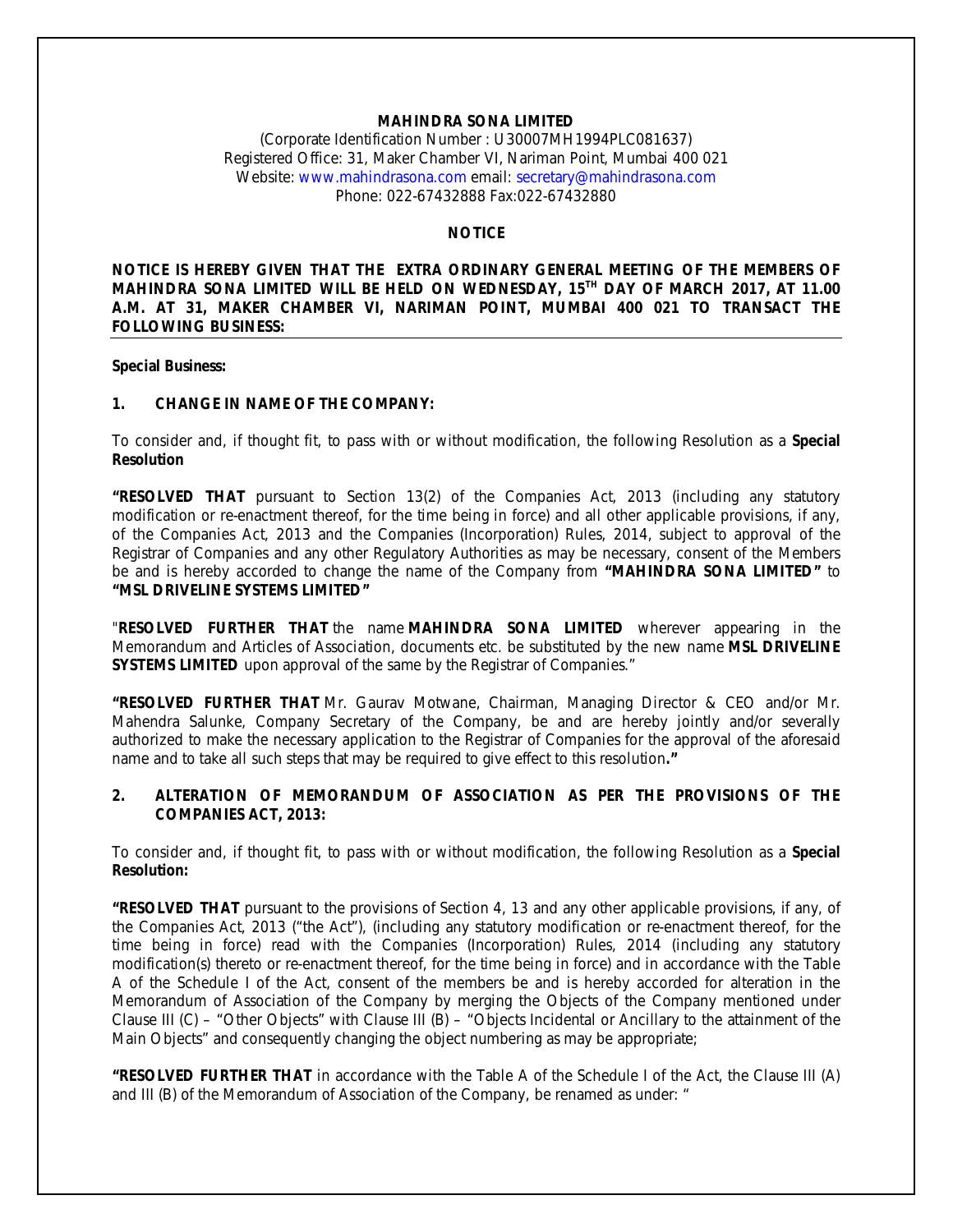**"Clause III (A) – The objects to be pursued by the Company on its incorporation are:** 

### **Clause III (B) – Matters which are necessary for furtherance of the objects specified in Clause III (A) are:"**

**"RESOLVED FURTHER THAT** Mr. Gaurav Motwane, Chairman, Managing Director & CEO and/or Mr. Mahendra Salunke, Company Secretary of the Company, be and are hereby jointly/severally authorised to do all such acts, deeds, matters and things as may be deemed proper, necessary, or expedient, including filing the requisite forms with Ministry of Corporate Affairs or submission of documents with any other authority, for the purpose of giving effect to this Resolution and for matters connected therewith or incidental thereto.**"**

## **3. ADOPTION OF NEW SET OF ARTICLES OF ASSOCIATION OF THE COMPANY PURSUANT TO THE PROVISIONS OF SECTION 5 OF THE COMPANIES ACT, 2013:**

To consider and, if thought fit, to pass with or without modification, the following Resolution as a **Special Resolution**:

**"RESOLVED THAT** pursuant to the provisions of Sections 5 and 14 and all other applicable provisions, if any, of the Companies Act, 2013 ('the Act'), read with the rules made thereunder (including any statutory modification or re-enactment thereof, for the time being in force), the new set of Articles of Association be and is hereby approved and adopted as Articles of Association in place of the existing Articles of Association of the Company.

**"RESOLVED FURTHER THAT** Mr. Gaurav Motwane, Chairman, Managing Director & CEO and/or Mr. Mahendra Salunke, Company Secretary of the Company, be and are hereby jointly/severally authorised to do all such acts, deeds, matters and things as may be deemed proper, necessary, or expedient, including filing the requisite forms with Ministry of Corporate Affairs or submission of documents with any other authority, for the purpose of giving effect to this Resolution and for matters connected therewith or incidental thereto.**"**

## **4. RE-APPOINTMENT OF MR. GAURAV MOTWANE (DIN: 00746165) AS THE MANAGING DIRECTOR OF THE COMPANY:**

To consider and, if thought fit, to pass with or without modification, the following Resolution as a **Special Resolution**:

"**RESOLVED THAT** pursuant to the recommendation of the Nomination and Remuneration Committee and approval of the Board of Directors and subject to the provisions of Section 196, 197, 198 and all other applicable provisions, if any, of the Companies Act, 2013 (the 'Act') read with Companies (Appointment and Remuneration of Managerial Remuneration) Rules, 2014 and Schedule V of the Act (including any statutory modification, variation thereto or re-enactment thereof, for the time being in force), approval of the members of the Company be and is hereby accorded to the re-appointment of Mr. Gaurav Motwane (DIN: 00746165), as the Managing Director of the Company for the period of five years, with effect from April 1, 2017 to March 31, 2022, as well as the payment of salary, commission and perquisites (hereinafter referred to as 'remuneration'), upon the terms and conditions as detailed in the explanatory statement attached hereto, which is hereby approved and sanctioned with the authority to the Board of Directors to alter and vary the terms and conditions of the re-appointment and/or agreement in such manner as may be agreed to between the Board and Mr. Gaurav Motwane.

**"RESOLVED FURTHER THAT** the remuneration payable to Mr. Gaurav Motwane shall not exceed the overall ceiling of the total managerial remuneration as provided under Section 197 of the Companies Act, 2013 or such other limits as may be prescribed from time to time.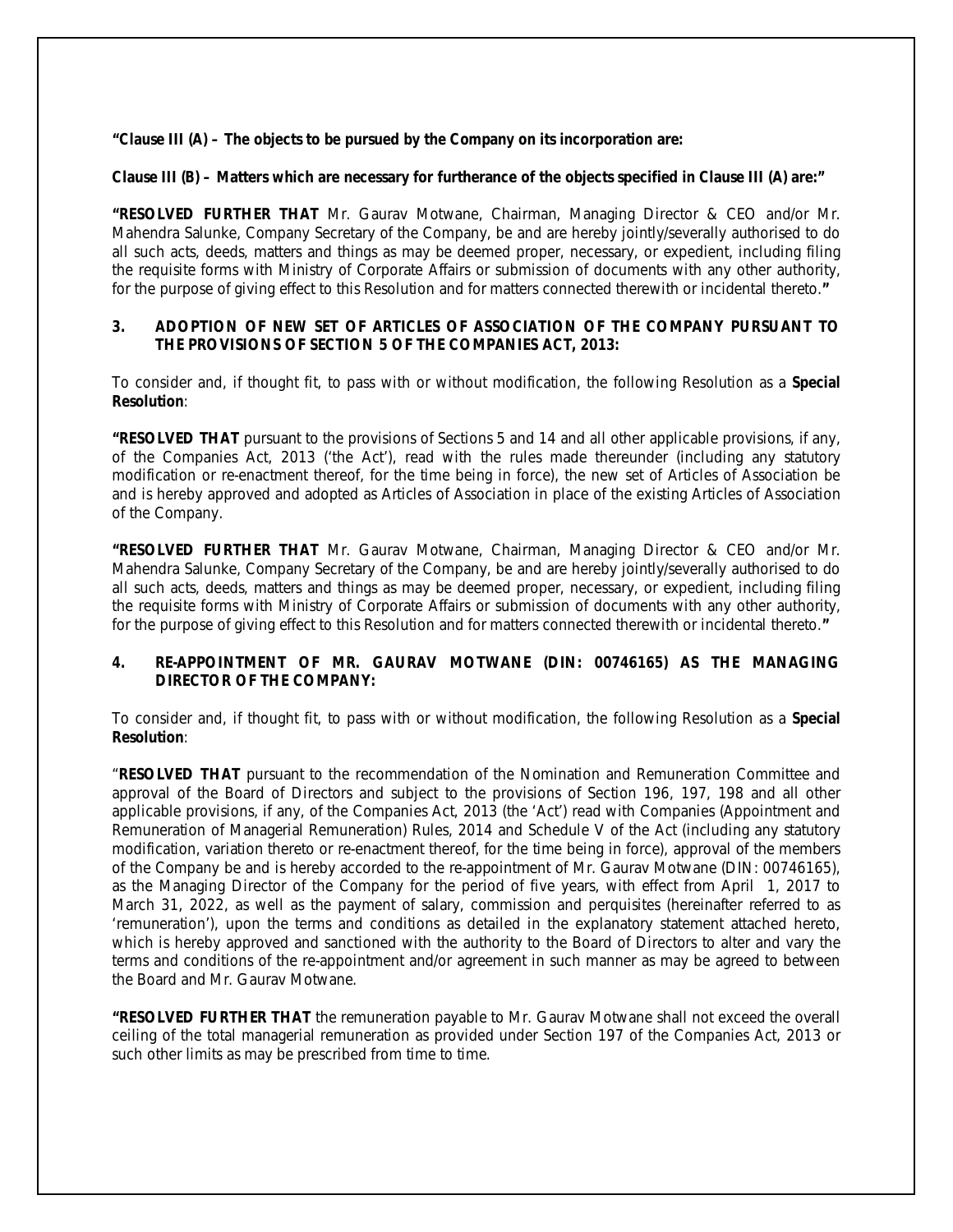**"RESOLVED FURTHER THAT** the Board be and is hereby authorized to do all such acts, deeds and things and execute all such documents, instruments and writings as may be required and to delegate all or any of its powers herein conferred to any Committee of Directors or Director(s) to give effect to the aforesaid resolution.

**"RESOLVED FURTHER THAT** the Board of Directors be and is hereby authorised to take such steps and do all such acts, deeds, matters and things as may be considered necessary, proper and expedient to give effect to this Resolution."

**By the Order of the Board**

**Sd/- Mahendra Salunke Company Secretary**

Date: 13 February 2017 Place: Mumbai

## **NOTES FOR MEMBERS' ATTENTION:**

**1. A MEMBER ENTITLED TO ATTEND AND VOTE AT THE MEETING IS ENTITLED TO APPOINT A PROXY TO ATTEND AND VOTE INSTEAD OF HIMSELF / HERSELF AND A PROXY NEED NOT BE A MEMBER.**

**THE INSTRUMENT (PROXY FORM ATTACHED HEREWITH) APPOINTING A PROXY MUST BE DEPOSITED WITH THE COMPANY AT ITS REGISTERED OFFICE NOT LESS THAN 48 HOURS BEFORE THE TIME FOR HOLDING THE MEETING.**

- **2.** An Explanatory Statement pursuant to Section 102(1) of the Companies Act, 2013, in respect of Item no. 1 & 4 of the Notice set out above, is annexed hereto.
- **3.** A Member or his/her Proxy is requested to bring the copy of the notice to the meeting and produce at the entrance of the meeting venue an attendance slip duty completed and signed.
- **4.** The Company's Registrar and Transfer Agents for its Share Registry Work (Physical and Electronic) are Karvy Computershare Private Limited having their office at Plot No. 17-24, Vittalrao Nagar, Madhapur, Hyderabad – 500 081.
- **5.** In case of joint holders attending the meeting, only such joint holder who is higher in the order of names will be entitled to vote.
- **6.** The members whose names appear in the Register of Members / Beneficial Position on the date of this notice are entitled to receive this notice and vote at the meeting.
- **7.** Corporate Members intending to send their authorized representatives to attend the meeting are requested to send a certified copy of the Board Resolution authorizing their representative to attend and vote on their behalf at the meeting.
- **8.** All the documents referred in the Notice and in the Explanatory Statement and Register of Directors' Shareholding are open for inspection, during the business hours, at the Registered Office of the Company upto and including the date of this Extra Ordinary General Meeting.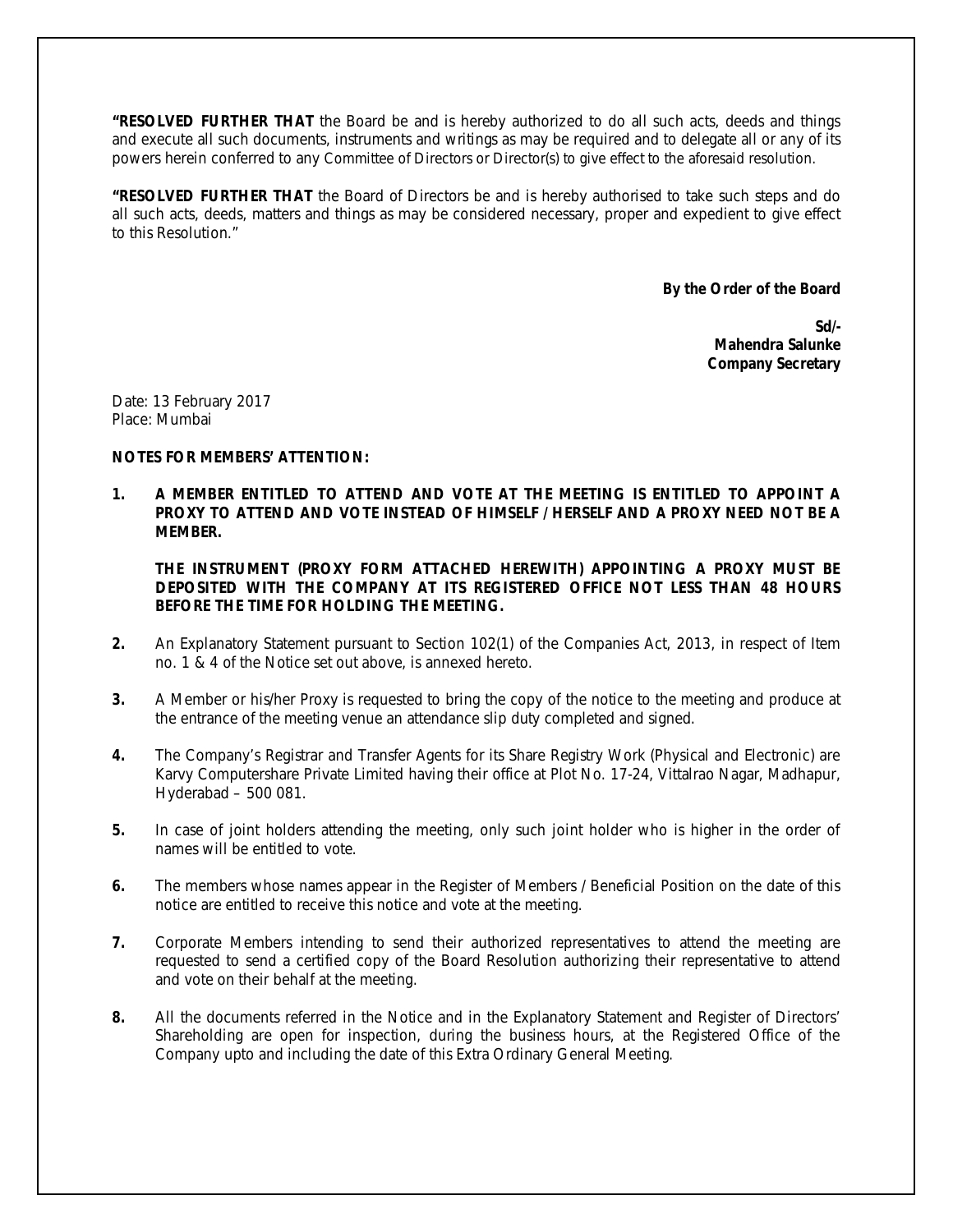## **EXPLANATORY STATEMENT PURSUANT TO SECTION 102(1) OF THE COMPANIES ACT, 2013:**

### **Item No. 1**

Pursuant to joint venture (JVC) between Mahindra & Mahindra Ltd (M&M) and Sona Group, the Company was permitted to use the word or mark 'Mahindra' as part of its corporate name and to carry on and to continue to carry on its business under a trade or business name including the mark 'Mahindra'. Upon the transfer of Shares from M&M to MSONA Automotive Components Private Ltd, JVC stands terminated and therefore Company has to discontinue the use of the name 'Mahindra'.

The Registrar of Companies, Ministry of Corporate Affairs has informed that there is no objection in the availability of the changed name 'Mahindra Driveline Systems Limited' from the existing name 'Mahindra Sona Limited'. In terms of Section 4 of the Companies Act, 2013, approval of the shareholders is required for Change of Name of the Company. The Change in Name of the Company as aforesaid does not in any way affect the legal status or constitution of the Company, nor does it affect any rights or obligations of the Company.

Accordingly, the Board recommends the passing of the Special Resolution as set out in the Item no. 1 of the Notice for change of name of the Company.

None of the Directors and Key Managerial Personnel of the Company and their relatives is concerned or interested, financial or otherwise, in the resolution set out at Item No.1.

#### **Item No. 2**

The Memorandum of Association of the Company was originally adopted when the Company was incorporated under the Companies Act, 1956. The Companies Act, 2013 (the Act), has prescribed a new format of Memorandum of Association ("MOA") for public companies limited by shares. Accordingly, with a view to align the existing MOA of the Company with Table A of the Schedule I of the Act and in accordance with Section 4 and 13 of the Act, it is proposed to alter the MOA of the Company by merging the Objects under Clause III (C) – "Other Objects" with Clause III (B) – "Objects Incidental or Ancillary to the attainment of the Main Objects" and also to rename Clause III (A) and III (B) of the Object Clause. Except stated hereinbefore, no other alterations are proposed in the existing Memorandum of Association of the Company. In terms of Section 13 of the Act, approval of the members is required by way of special resolution for alteration of Memorandum of Association of the Company.

Accordingly, the Board recommends the passing of the Special Resolution as set out in the Item no. 2 of the Notice for alteration of Memorandum of Association of the Company.

None of the Directors and Key Managerial Personnel of the Company and their relatives is concerned or interested, financial or otherwise, in the resolution set out at Item No.2.

#### **Item No. 3**

The Articles of Association of the Company as currently in force were originally adopted when the Company was incorporated under the Companies Act, 1956 and further amendments were adopted from time to time, over the past several years. The references to specific sections of the Companies Act, 1956 in the existing Articles of Association may no longer be in conformity with the Companies Act, 2013. With the coming into force of the Companies Act, 2013 several articles of the existing Articles of Association of the Company require alteration / deletions. Given the position, it is considered expedient to wholly replace the existing Articles of Association with a new set of Articles. It is thus prudent to adopt new set of Articles of Association (primarily based on Table F as set out under Schedule I the Companies Act, 2013), in place of existing Articles of Association of the Company instead of amending the Articles of Association by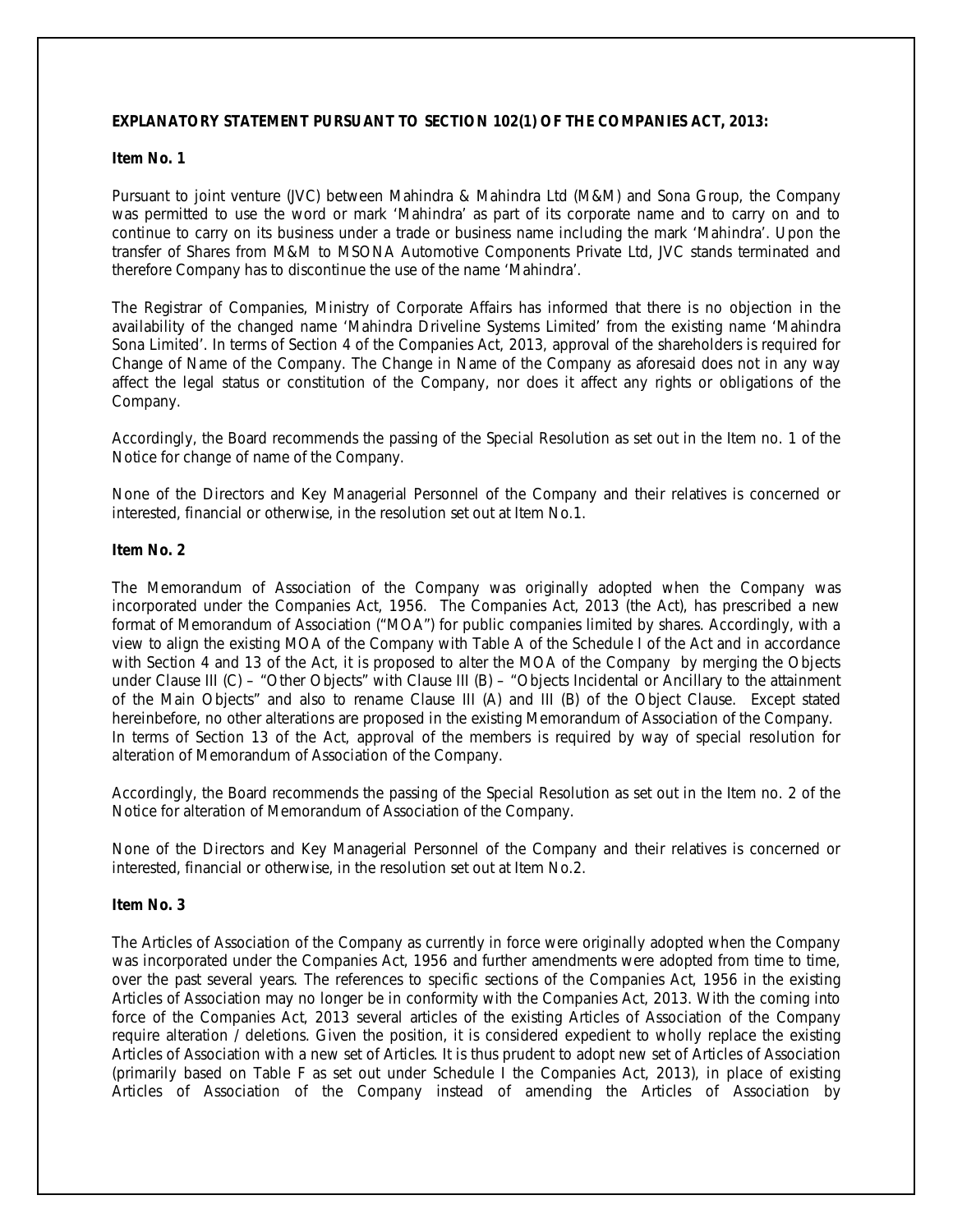alteration/incorporation of provisions of the Companies Act, 2013.

In terms of the provisions contained in Sections 5 and 14 of the Companies Act, 2013, the consent of the members by way of special resolution is required for adoption of new set of Articles of Association of the Company.

Accordingly, the Board recommends the passing of the Special Resolution as set out in the Item no. 3 of the Notice for alteration of Articles of Association of the Company.

None of the Directors and Key Managerial Personnel of the Company and their relatives is concerned or interested, financial or otherwise, in the resolution set out at Item No.3.

### **Item No. 4**

Mr. Gaurav Motwane, who joined the Company in May 2004 and was subsequently appointed as an Executive Director and President for a period of 5 years w.e.f. 1st April 2012. Mr. Motwane joined Mahindra Sona Limited as President – Business Development and during his more than a decade long association with the Company, Mr. Motwane was re-designated and appointed as the Chairman, Managing Director and CEO of the Company.

The present term of Mr. Motwane will expire by efflux of time on March 31, 2017. As per provisions of Section 196 of the Companies Act, 2013 (the 'Act') no re-appointment of Managing Director shall be made earlier than one year before the expiry of his term.

Mr. Motwane has rich and varied experience in the industry and has been involved in the operations of the Company over more than 12 years. Over the past decade, Mr. Motwane has worked closely with world class automotive component companies to develop and roll out cutting edge product and process technologies for driveline systems in India. He has spearheaded establishing a state the art world class R&D and testing facility in Mahindra Sona recognized by the Department of Scientific Research (Govt. of India) which is at the forefront of technological and process innovation of propeller shaft and driveline products. Mr. Gaurav Motwane holds a Bachelor's Degree in Business Administration, Marketing and Entrepreneurial Management from Wharton School, University of Pennsylvania, USA.

The re-appointment of Mr. Motwane is appropriate and in the best interest of the Company. Therefore, it is proposed to re-appoint Mr. Motwane as the Managing Director & CEO of the Company for further period of 5 years w.e.f. 1st April 2017. Mr. Gaurav Motwane has submitted declaration with the Company that he fulfills the criteria stated in Part I of Schedule V to the Act. The Nomination & Remuneration Committee has recommended and Board has also approved appointment of and remuneration payable to Mr. Gaurav Motwane as Managing Director for the period of five years as stated above.

This explanatory statement may also be read and treated as disclosure in compliance with the requirements of Section 190 of the Companies Act, 2013.

The details of remuneration payable to Mr. Gaurav Motwane and the terms and conditions of the reappointment are given below:

- **A.** Remuneration comprising of salary and commission on profits/performance linked bonus:
- (a) Basic Salary Rs. 11,25,000/- (Rupees Eleven Lakh Twenty Five Thousand Only) per month which is eligible for revision on a date to be determined by the Compensation Committee.
- (b) In addition to the above salary, such remuneration by way of commission at the rate of 5% of the Net Profits (computed in the manner given under Section 198 of the Companies Act, 2013) of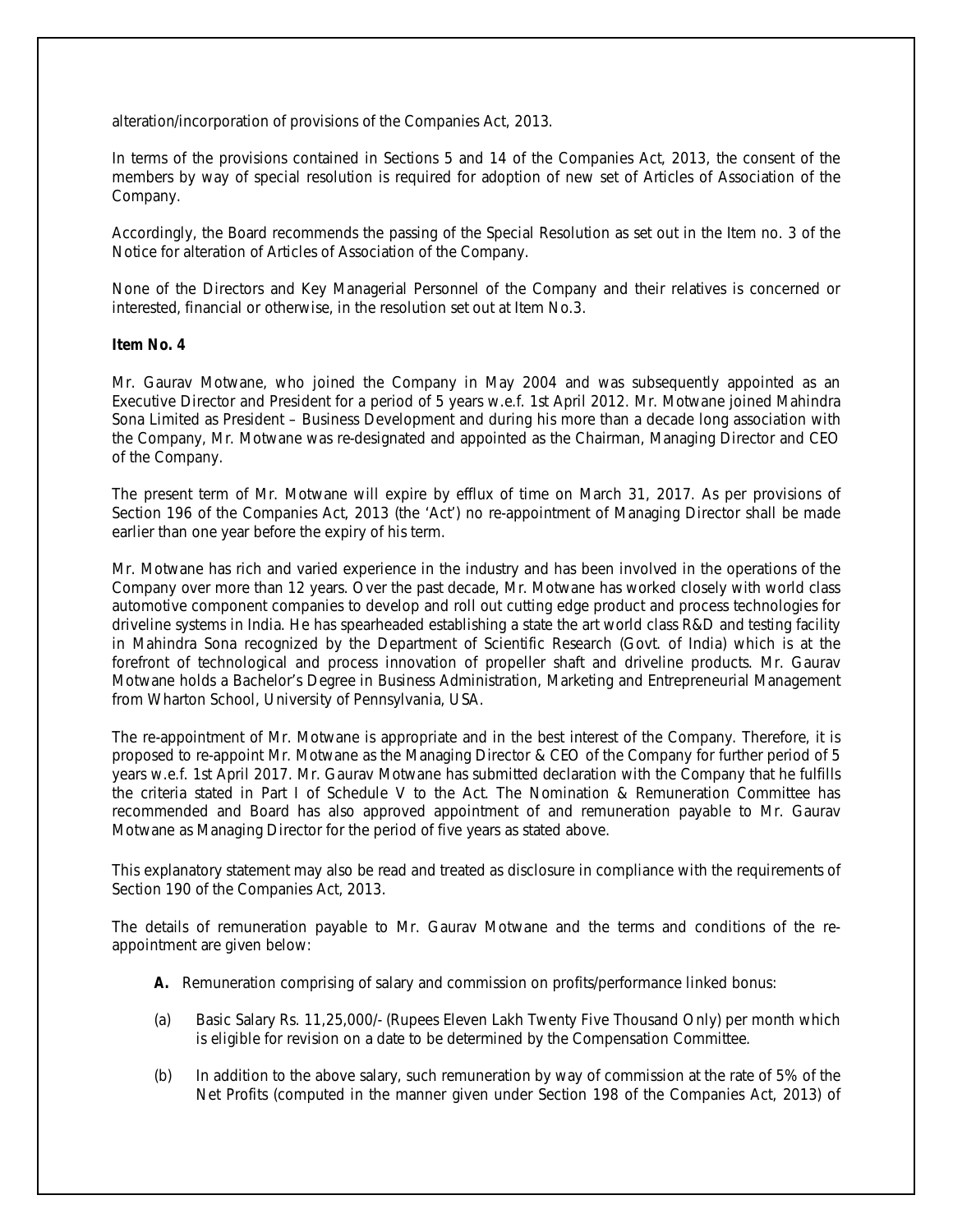the Company in each financial year subject to overall ceilings stipulated in section 197 of the Companies Act, 2013 read with Schedule V to the said Act, as amended / modified / re-enacted from time to time.

**B.** Perquisites/Benefits

In addition to above remuneration Mr. Gaurav G. Motwane, Executive Director and President shall also be entitled to perquisites as under:

(i) Housing;

Furnished residential accommodation or House rent allowance of 60% of salary in lieu of residential accommodation.

(ii) Reimbursement of gas, electricity and water, repairs and maintenance of residential accommodation, club fees and leave travel allowance for self and family. The annual value of these perquisites calculated in accordance with the rules prescribed under the Income Tax Act, shall be restricted to 25% of the annual salary mentioned in B (a) above.

The Managing Director shall also be entitled to the following benefits, payments and reimbursements, subject to the provisions of the Companies Act, 2013, which shall not be considered in computing overall ceiling of remuneration:

- (a) Medical Reimbursement: Expenses incurred for the Director and his family including dependent parents on actual basis as per Company rules.
- (b) Provision for use of chauffeur driven Company car, use of telephone at residence (including payment for local calls and long distance official calls), mobile phone, internet and other communication facilities.
- (c) Contribution to the Provident Fund and Superannuation Fund or Annuity Fund as per rules applicable to senior executives of the Company.
- (d) Contribution towards Gratuity Fund as per the rules of the Company.
- (e) Such other benefits, amenities and facilities such as Medical Insurance, Personal Accident Insurance, Travel Allowance, Leave Encashment and other reimbursements as per Company's rules.
- **C.** Other Terms and Conditions

(a) Valuation of Perquisites:

Unless otherwise stipulated, for the purpose of this resolution, the perquisites shall be evaluated as per the Income Tax Rules wherever applicable. In the absence of any such Rule, perquisites shall be evaluated at actual cost.

### (b) Minimum Remuneration:

Where in any financial year comprised by the period of appointment, the Company has no profits or its profits are inadequate, the foregoing amount of remuneration and benefits shall be paid or given to the Managing Director in accordance with the applicable provisions of Schedule V to the Companies Act, 2013 and subject to the approval of the Central Government, wherever required.

(c) The aggregate of the salary, allowances and perquisites in any financial year shall be subject to the limits prescribed from time to time under Section 197 and other applicable provisions of the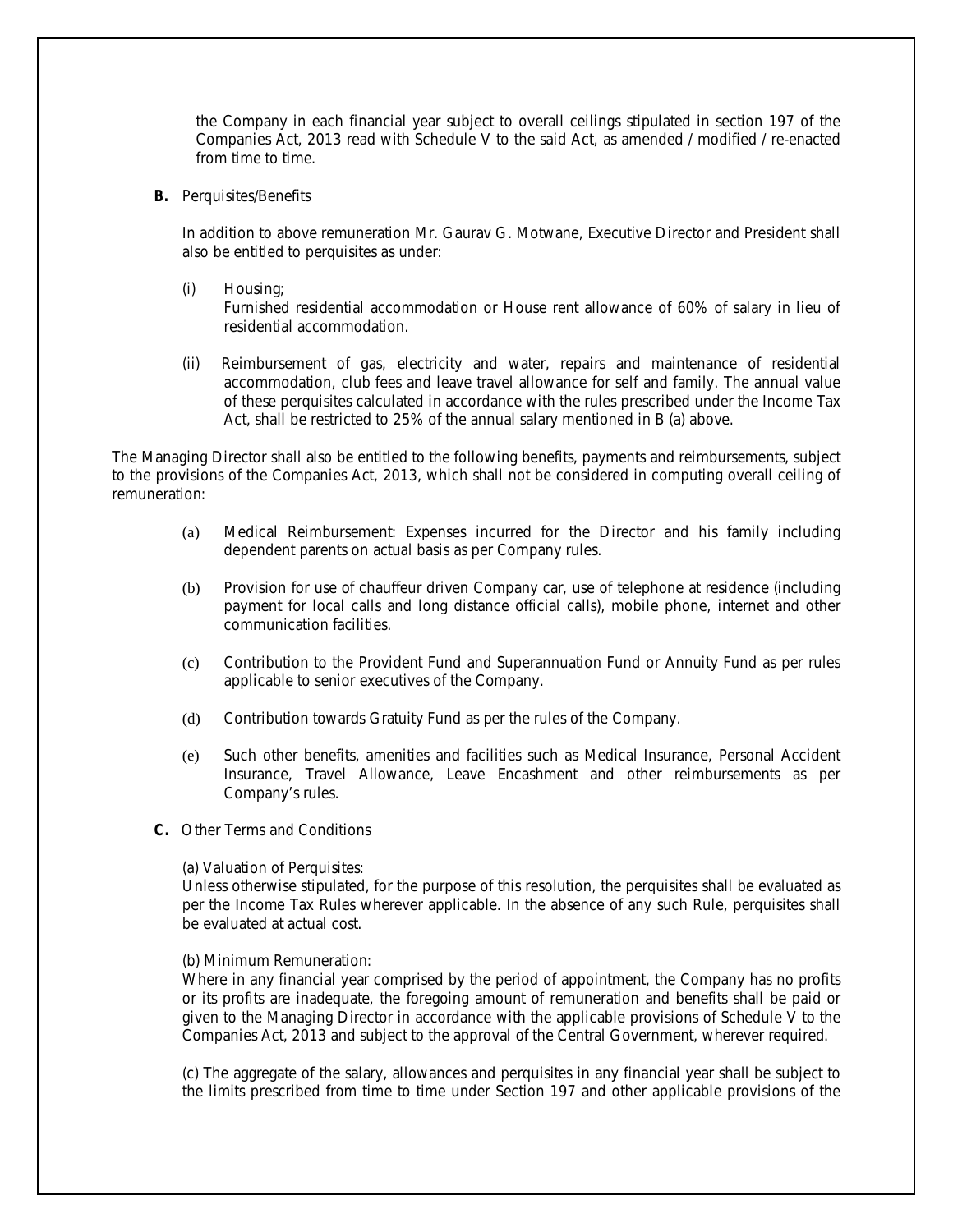Companies Act, 2013 read with Schedule V to the said Act as may for the time being, be in force, or otherwise as may be permissible by law.

(d) The Managing Director shall not be liable to retire by rotation.

(e) Reimbursement of entertainment expenses actually and properly incurred in the course of business of the Company shall be allowed.

(f) No sitting fees shall be paid to the Chairman for attending the meetings of the Board of Directors or Committees thereof.

Mr. Gaurav G. Motwane is interested in the resolution set out at Item No. 4 of the accompanying notice, since it relates to his appointment. Mr. Gaurav Motwane is member of the Company and relative of Mrs. Superna Motwane, director and member of the Company. A statement containing details required under Secretarial Standard (SS-2) is given as per Annexure 1.

Accordingly, the Board recommends the passing of the Special Resolution as set out in the Item no. 4 of the Notice for alteration of Memorandum of Association of the Company.

Except Mr. Gaurav Motwane and Mrs. Superna Motwane or their relatives, none of the Directors and Key Managerial Personnel of the Company and their relatives are concerned or interested, financial or otherwise, in the resolution set out at Item No.4.

**By the Order of the Board**

**Sd/- Mahendra Salunke Company Secretary**

Date: 13 February 2017 Place: Mumbai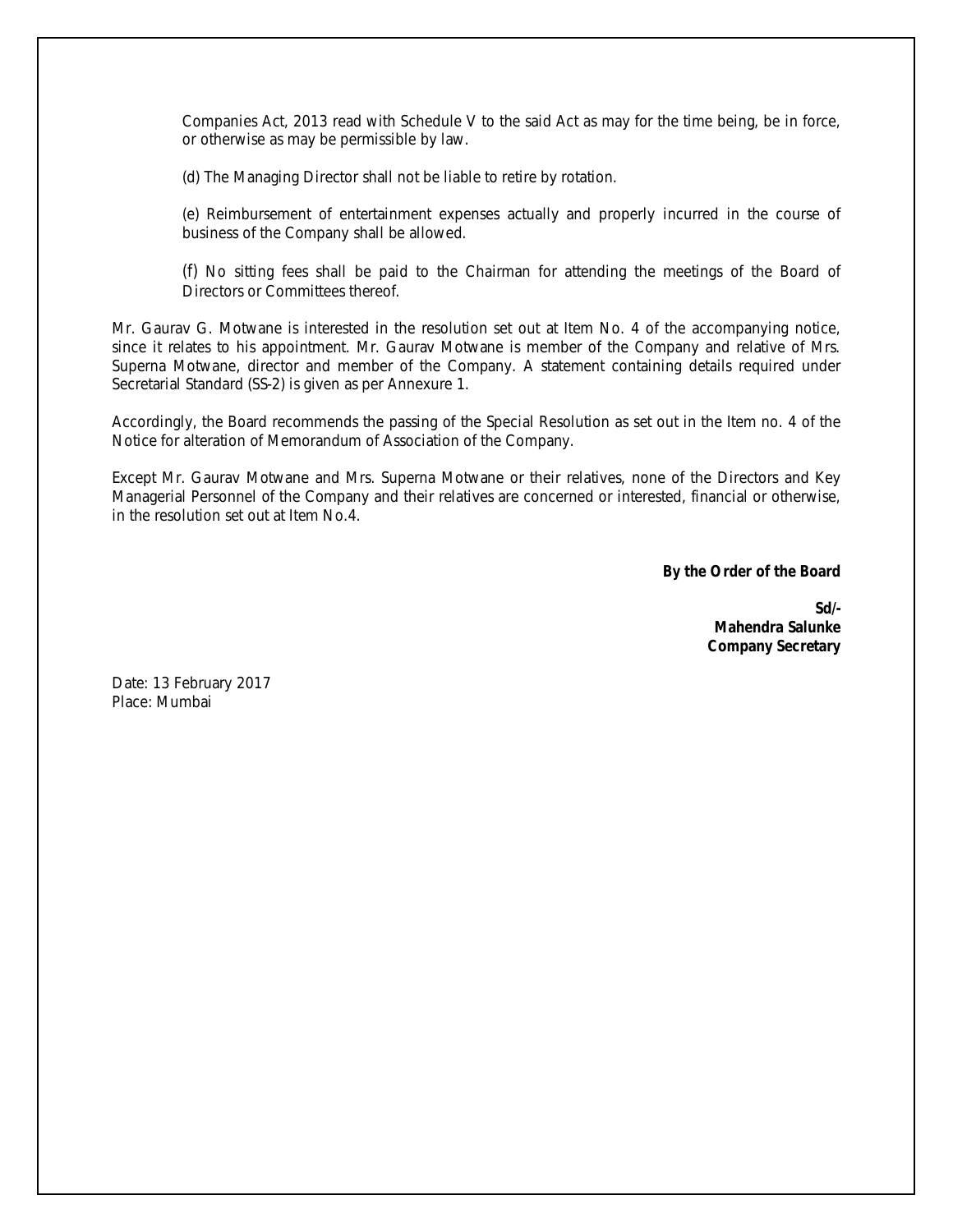| Name of Director<br><b>DIN</b>                                                                                                                                                                                    | Mr. Gaurav Motwane<br>00746165                                                                                                                       |
|-------------------------------------------------------------------------------------------------------------------------------------------------------------------------------------------------------------------|------------------------------------------------------------------------------------------------------------------------------------------------------|
| Date of Birth                                                                                                                                                                                                     | April 18, 1972                                                                                                                                       |
| Qualification                                                                                                                                                                                                     | Bachelor's Degree<br>in Business Administration,<br>Marketing and Entrepreneurial Management from<br>Wharton School, University of Pennsylvania, USA |
| Experience                                                                                                                                                                                                        | 12 Years                                                                                                                                             |
| Date of first appointment on Board                                                                                                                                                                                | April 1, 2006                                                                                                                                        |
| Terms & Conditions of appointment                                                                                                                                                                                 | As stated in the Explanatory Statement u/s 102 of the<br>Companies Act, 2013 of the Notice of the Extra<br>Ordinary General Meeting of the Company   |
| Remuneration                                                                                                                                                                                                      | Sitting Fees as per policy of the Company                                                                                                            |
| Shareholding in the Company                                                                                                                                                                                       | 7,500                                                                                                                                                |
| Relationship with other directors, Manager or KMP                                                                                                                                                                 | Mrs. Superna Motwane - Wife                                                                                                                          |
| No. of Meetings of the Board attended during the year                                                                                                                                                             | 5 out of 5 (till the date of this notice)                                                                                                            |
| No. of directorship of other companies                                                                                                                                                                            | Public: 1<br>Private: 6                                                                                                                              |
| *Membership/Chairmanship of other Committees of : Audit Committee:<br>Audit<br>Committee,<br>(only<br>Nomination<br>Board<br>&<br>Remuneration Committee and Stakeholders grievances<br>committee are considered) | Membership: 1<br>Chairmanship: 0                                                                                                                     |

\*(Details are provided including membership of committees of board of Mahindra Sona Limited)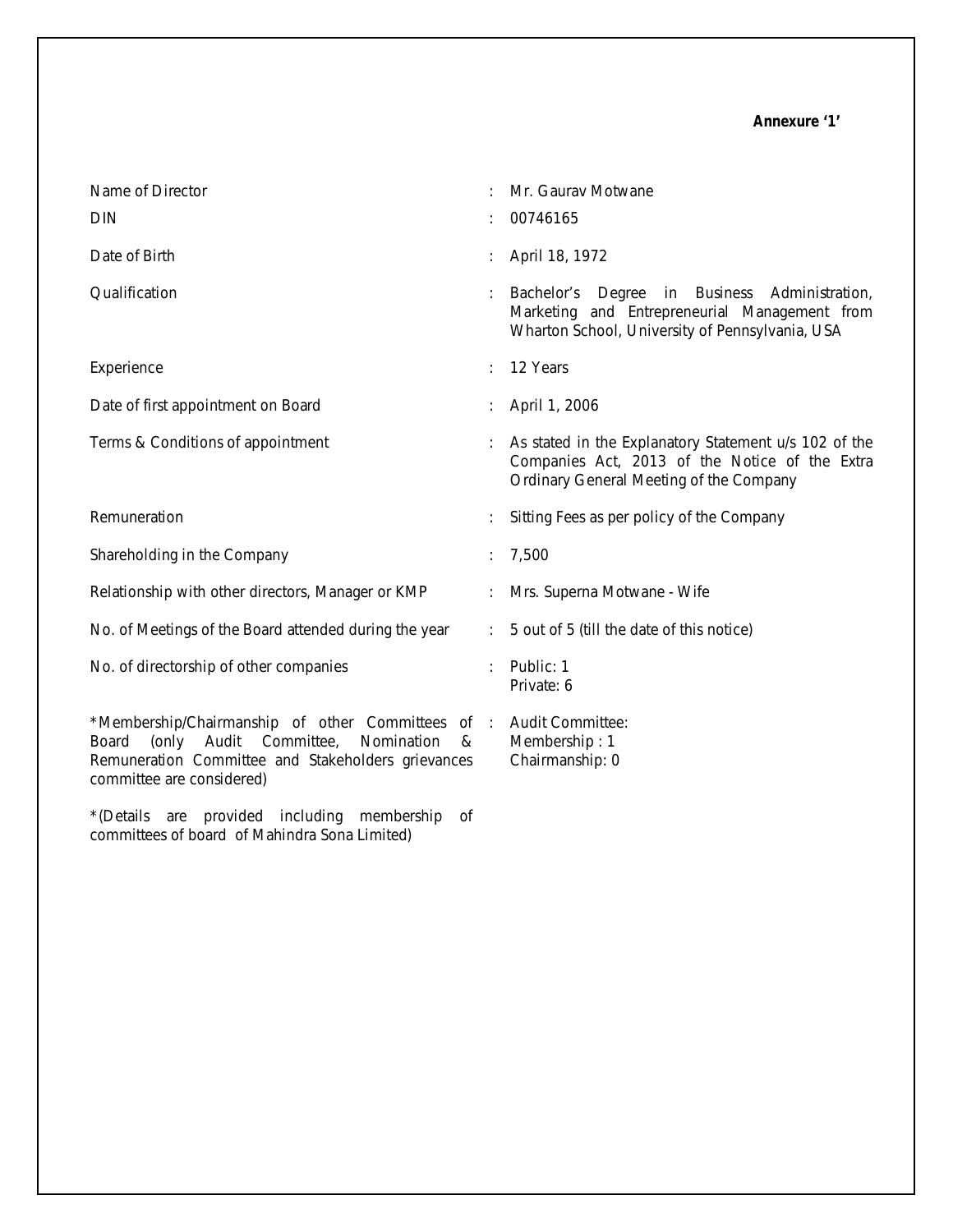# **MAHINDRA SONA LIMITED**

(Corporate Identification Number : U30007MH1994PLC081637) Registered Office: 31, Maker Chamber VI, Nariman Point, Mumbai 400021 Website: www.mahindrasona.com email: mslfort@vsnl.com Phone: 022-67432888 Fax: 022-67432880

### **ATTENDANCE SLIP**

PLEASE COMPLETE THIS ATTENDANCE SLIP AND HAND IT OVER AT THE ENTRANCE OF THE MEETING HALL.

| Name & Registered<br>Address of the Shareholder | ٠<br>$\cdot$ |  |
|-------------------------------------------------|--------------|--|
|                                                 |              |  |
| Folio No.                                       | ٠<br>$\cdot$ |  |
| DP ID.                                          | ٠<br>$\cdot$ |  |
| Client ID                                       | ٠<br>$\cdot$ |  |
| No. of Shares                                   | ٠            |  |

I hereby record my presence at the EXTRA ORDINARY GENERAL MEETING of the Company being held at 31, Maker Chamber VI, Nariman Point, Mumbai 400021 on Wednesday, 15th March 2017 at 11.00 a.m.

| Name(s) of the Shareholder(s)/      |  |
|-------------------------------------|--|
| Representative/Proxy                |  |
| (IN BLOCK CAPITALS)                 |  |
|                                     |  |
| Signature(s) of the Shareholder(s)/ |  |
| Representative/Proxy                |  |

NOTE: You are requested to bring your copy of the Annual Report to the Meeting.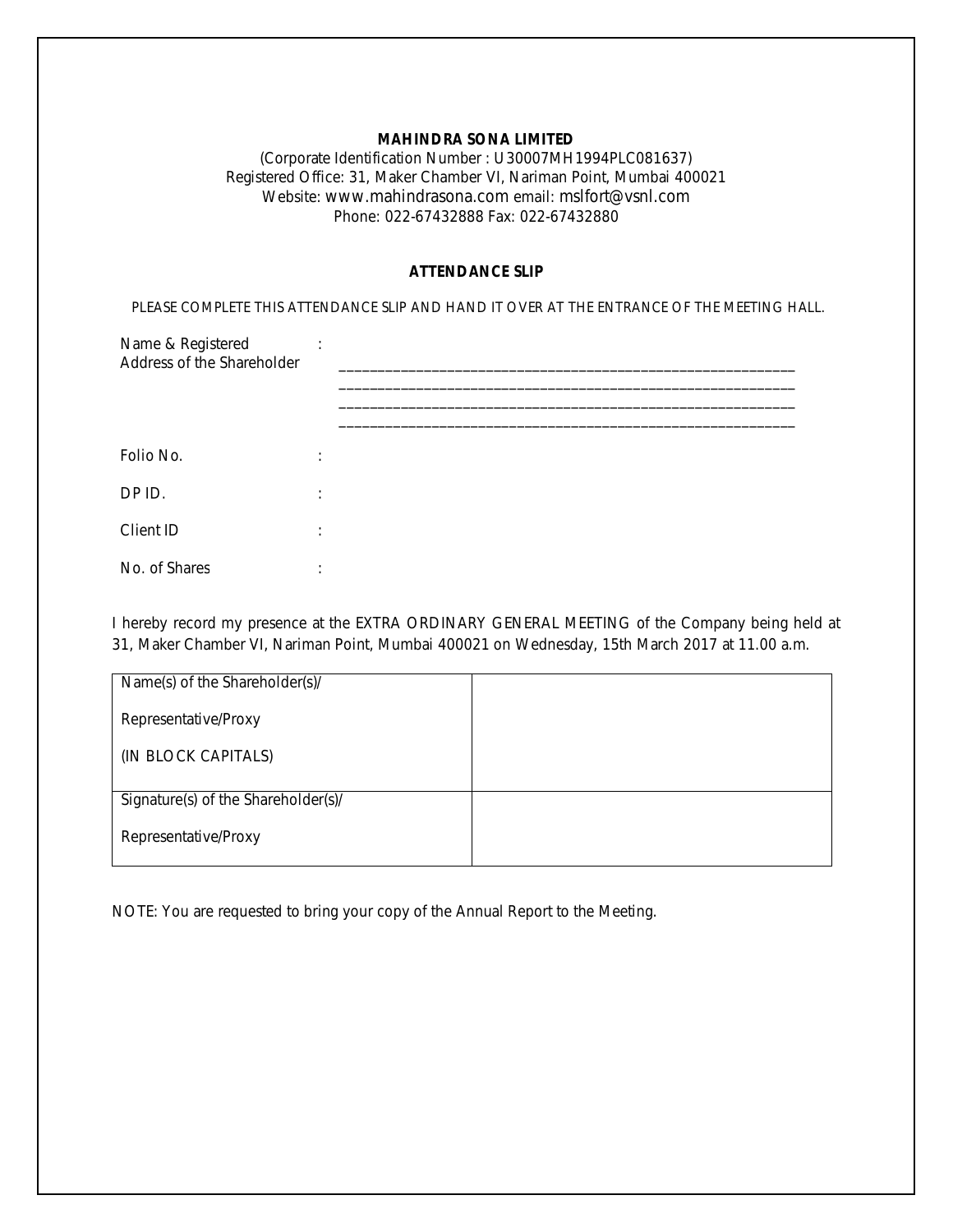#### **Form No. MGT-11 Proxy Form**

[Pursuant to Section 105(6) of the Companies Act, 2013 and rule 19(3) of the Companies (Management and Administration) Rule, 2014]

CIN: U30007MH1994PLC081637 Name of the Company: MAHINDRA SONA LIMITED Registered Office: 31, Maker Chamber VI, Nariman Point, Mumbai 400021

| Name of the members(s): |
|-------------------------|
| Registered address:     |
| e-mail ID:              |
| Folio No. / Client ID:  |
| DP ID:                  |

I/We, being the member(s) of ……………………………… shares of the above named Company, hereby appoint:

|   | Name:            |
|---|------------------|
|   | Address:         |
|   | e-mail ID:       |
|   | Signature:       |
|   | , or failing him |
| 2 | Name:            |
|   | Address:         |
|   | e-mail ID:       |
|   | Signature:       |
|   | , or failing him |
| 3 | Name:            |
|   | Address:         |
|   | e-mail ID:       |
|   | Signature:       |

as my/our proxy to attend and vote (on a poll) for me/us and on my/our behalf at the Extra Ordinary General Meeting of the Company, to be held on Wednesday, the 15th day of March, 2017 at 11.00 a.m. at 31, Maker Chamber VI, Nariman Point, Mumbai 400021 and at any adjournment thereof in respect of such resolutions as are indicated below:

Resolution No:

|    | To change the name of the Company from "MAHINDRA SONA LIMITED" to "MSL                   |  |
|----|------------------------------------------------------------------------------------------|--|
|    | DRIVELINE SYSTEMS LIMITED                                                                |  |
| 2. | Alteration of Memorandum of Association as per the provisions of the Companies Act, 2013 |  |
|    | Adoption of new set of Articles Of Association of the Company Pursuant To The Provisions |  |
|    | Of Section 5 Of The Companies Act, 2013                                                  |  |
| 4. | Re-appointment of Mr. Gaurav Motwane (DIN: 00746165) as the Managing Director of the     |  |
|    | Company                                                                                  |  |

Signed this …… day of …… 2017

Signature of shareholder:

Affix Revenue Stamp

Signature of Proxy holder(s):

Note: This form of proxy in order to be effective should be duly completed and deposited at the Registered Office of the Company, not less than 48 hours before the commencement of the Meeting.